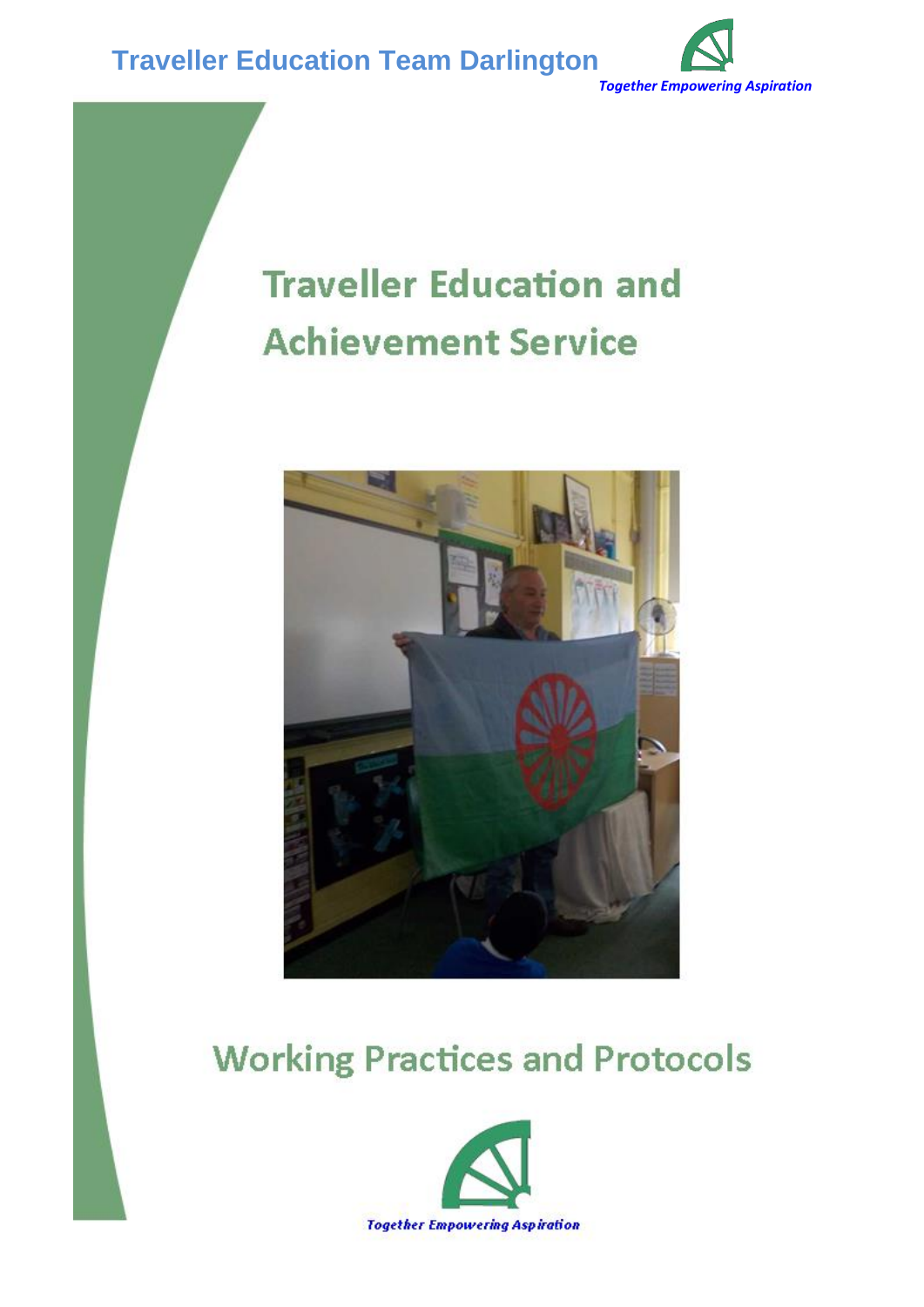

#### **Introduction**

Travellers have historically been excluded from education. Although, now most Traveller children attend schools, Ofsted has noted that they are a group most at risk of underachievement in the education system.

The Traveller Education and Achievement Service (TEAS) aims to promote access, inclusion, achievement, attainment and opportunities for Traveller families living in or visiting Darlington. TEAS are an integral part of the services The Rydal Academy provides on behalf of the Local Authority for the benefit of all Darlington Schools, Colleges and Early Years Providers.

#### **The Traveller Education and Achievement Service**

The Traveller and Achievement Service (TEAS) offers expertise, knowledge and support around work with Gypsy, Roma and Traveller pupils. (GRT) The team is staffed by a specialist Teacher, Higher Level Teaching Assistant and Education Support Worker who have a wide experience of working with GRT communities across Darlington. The team works in close partnership with schools and families to improve the outcomes of Gypsy, Roma and Traveller pupils across the town; to help raise their attendance, attainment and aspirations.

Education settings, families and other agencies can approach TEAS directly to access the following services:

#### **EDUCATION SETTINGS**

- Advice and information to raise GRT attendance and attainment.
- Advice concerning admissions, induction and school transfer
- Tracking of GRT who are Elective Home Educated (EHE) / Children Missing from Education
- (CME)  $\blacktriangleright$  Tracking of dual registration pupils
- Inclusion and access advice, including support with transition between and within phases.
- **Example 2** Latest advice through networking with other agencies and providers by attending Regional GRT network, SENCo Network, Behaviour and Attendance Partnership and Ofsted Regional Reference Group.
- Advice on educational and cultural issues relating to GRT communities
- Deliver GRT history and cultural training workshops / assemblies
- Tailored CPD training for school staff and governors concerning cultural awareness and diversity.
- $\blacktriangleright$  Staff mentoring
- **Curriculum planning and support**
- $\blacktriangleright$  Safeguarding advice

#### **FAMILIES**

- Support for families with pre-school age children to encourage early learning and uptake of nursery and school places.
- Signpost Children and Young People (CYP) and families to available services and agencies.
- Mentoring, advice and support for GRT CYP (0-25), including future education and training pathways.
- Provide information to families around attendance and travelling, including dual school placements.
- Assist newly arrived GRT families in finding a school place.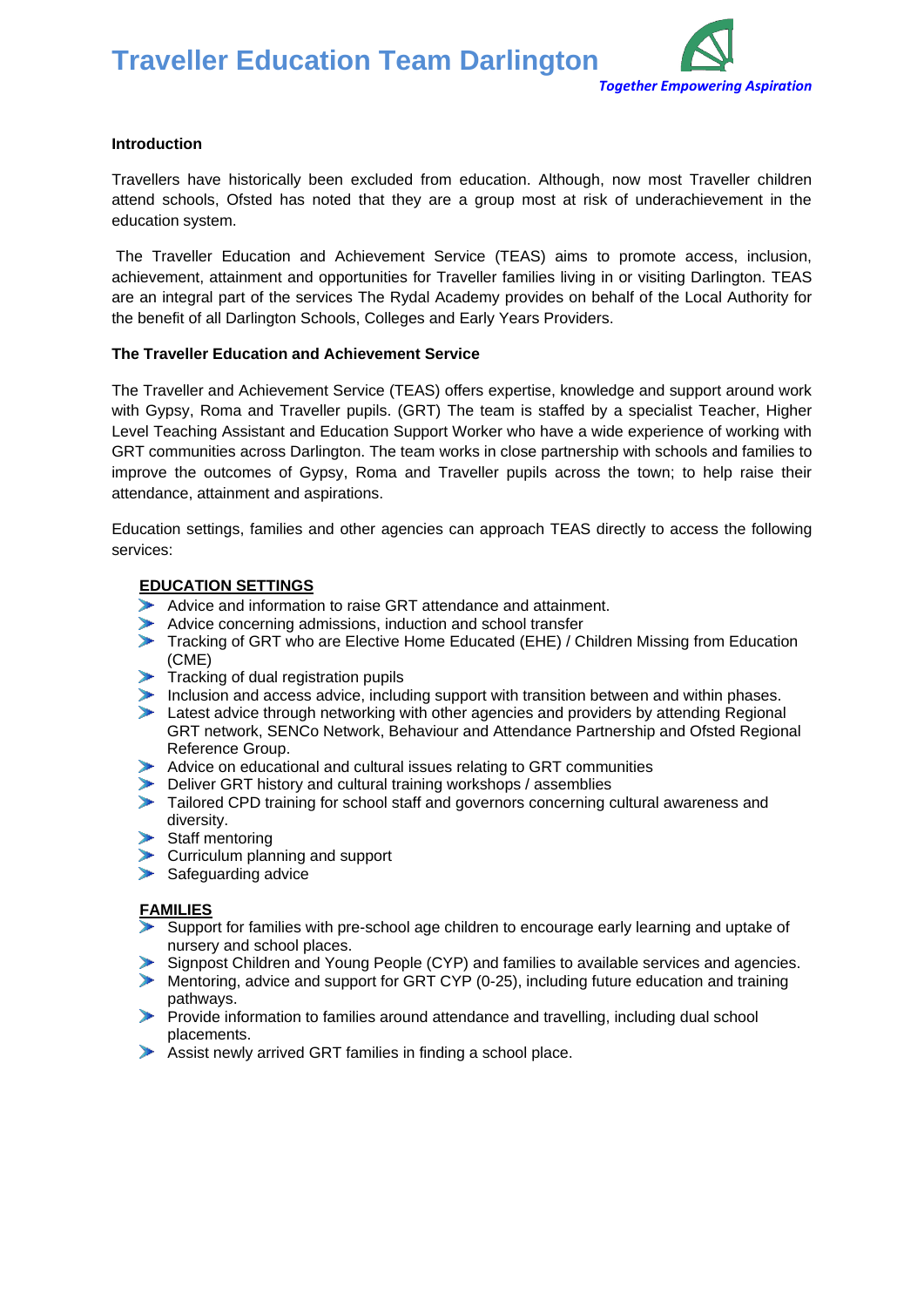

#### **The Requirements for Outreach**

Any education setting within Darlington can access the menu of services above, however schools with a higher population of GRT pupils and greater need will be prioritised.

Outreach settings should:

- Complete and return a Referral form to ensure the needs of the school are clear and that TEAS personnel have a clearly identified contact person within the setting's Senior Leadership Team.
- Ensure an agreement contract exists for the work and agreed resources are provided.
- Ensure that the request for TEAS support is communicated to those involved in or affected by the work of TEAS. In line with best practice these staff are involved in the contracting process.
- Involve TEAS in the planning of the work to be undertaken.
- $\blacktriangleright$  Ensure that time is made available should staff require time with the TEAS representative.
- Make assessment, attendance, exclusion and/or other relevant information available to TEAS staff for targeted pupils.
- Complete and return a feedback form for the work undertaken.
- Share the TEAS service offer with all stakeholders.
- Ensure the work of TEAS is evaluated and that you provide feedback about the work commissioned.
- Ensure issues raised by the TEAS team are responded to positively, taking necessary action to address the issues.

TEAS personnel should:

- Ensure they know who the contact member of the outreach setting is and communicate effectively with this member of staff.
- Ensure an agreement contract exists before they start any work.
- Ensure that the teacher(s) involved or affected by the work are absolutely clear about the reasons for, purposes of and programme for the work.
- Report to the office on arrival and departure.
- Ask for professional support from the Headteacher of The Rydal Academy if any issues they are working on extend beyond their professional responsibility.
- Produce an 'Impact report' annually to share with Darlington Borough Council and Line Manager at The Rydal Academy.
- Support and promote settings policies and key messages.
- $\triangleright$  Work efficiently and effectively in line with work plans.
- Completing agreed records or reports.
- Ensuring outreach work agreement forms are completed
- **Planning thoroughly and performing to high standards.**
- $\blacktriangleright$  Keeping records of work.
- **Engaging in performance management.**
- **Engaging with appropriate Continuing Professional Development.**
- The dissemination and development of good practice, through networking.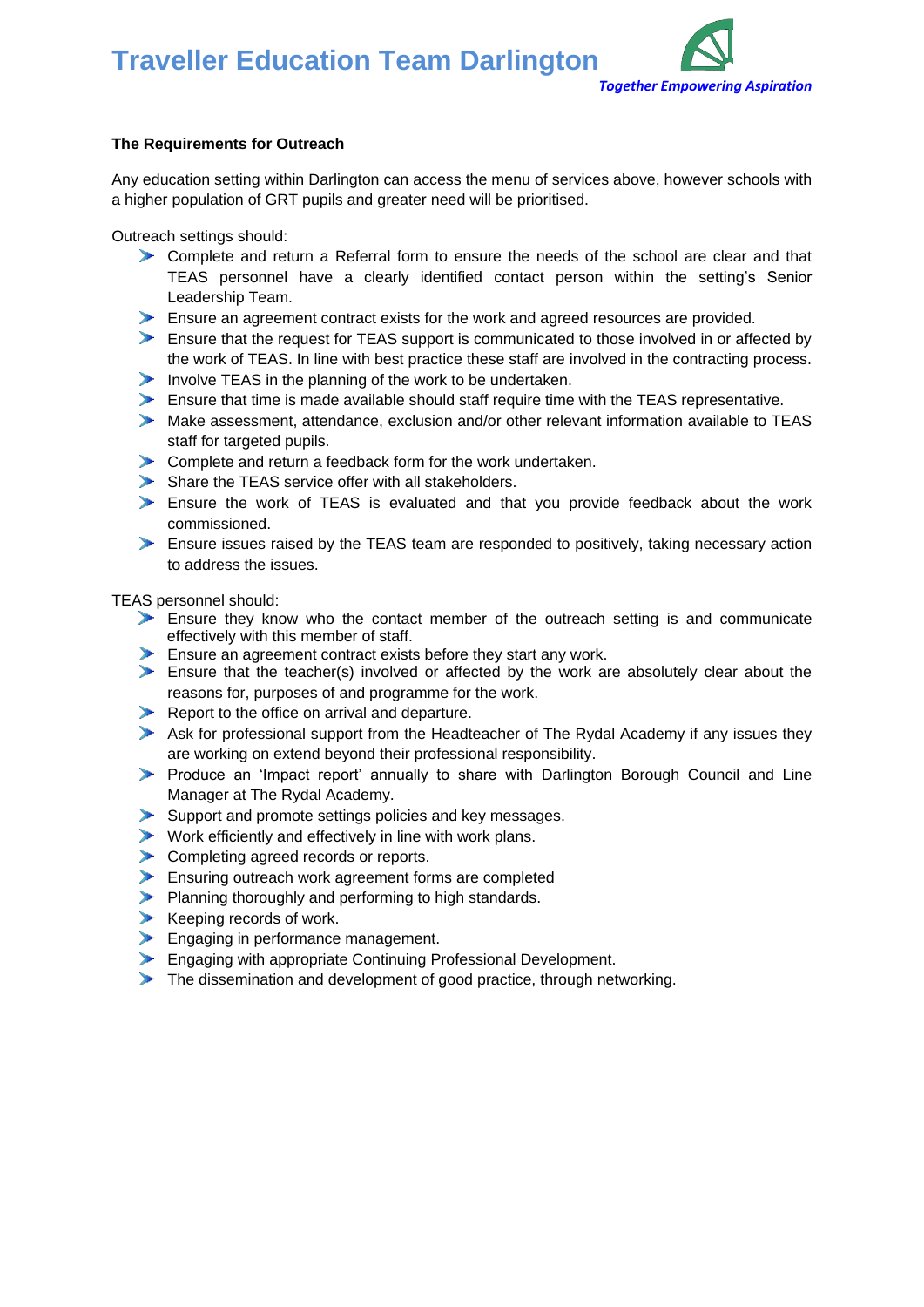

The Rydal Academy should:

- Co-ordinate the outreach work of TEAS.
- Maintain and communicate an accurate database of TEAS support and outcomes.
- Match school requests to TEAS personnel expertise.
- Provide and organise professional support, performance management and CPD opportunities for TEAS personnel.
- Maintain accurate records of evaluations and provide appropriate summaries to other schools, The Trust and the Local Authority.
- Ensure TEAS personnel have a line manager who is responsible for his/her deployment.
- Ensure TEAS personnel have the resources to enable agreed outreach work to be conducted effectively and efficiently.
- $\blacktriangleright$  Provide staff absence cover

#### **Monitoring and Evaluating the outreach work of TEAS**

While working in any school it is important that the named member of the SLT is aware of the work being undertaken and can evaluate it on completion.

To support the TEAS personnel both in terms of their own performance management and to quality assure their work it may be requested from time to time, that the school may be visited by a member of The Rydal Academy to monitor the work of TEAS. This will only take place when agreed with the school.

Following a piece of outreach work at a school, the schools will be requested to provide an evaluation of the TEAS's work. To reduce administration this will be available for completion online.

Evaluation should focus on the TEAS's performance and impact, for example:

- Evaluation of changes in teaching and learning.
- Evaluation of changes in schools, organisation and team performance.
- Improvement of pupil progress and attendance.
- Staff, pupil feedback and effectiveness of support.

#### **Contact information**

Please contact the service team on:

Selina Costello – 07867503679

Heather Metcalf – 07867520432

Or at [TEAS@therydalacademy.co.uk](mailto:TEAS@therydalacademy.co.uk)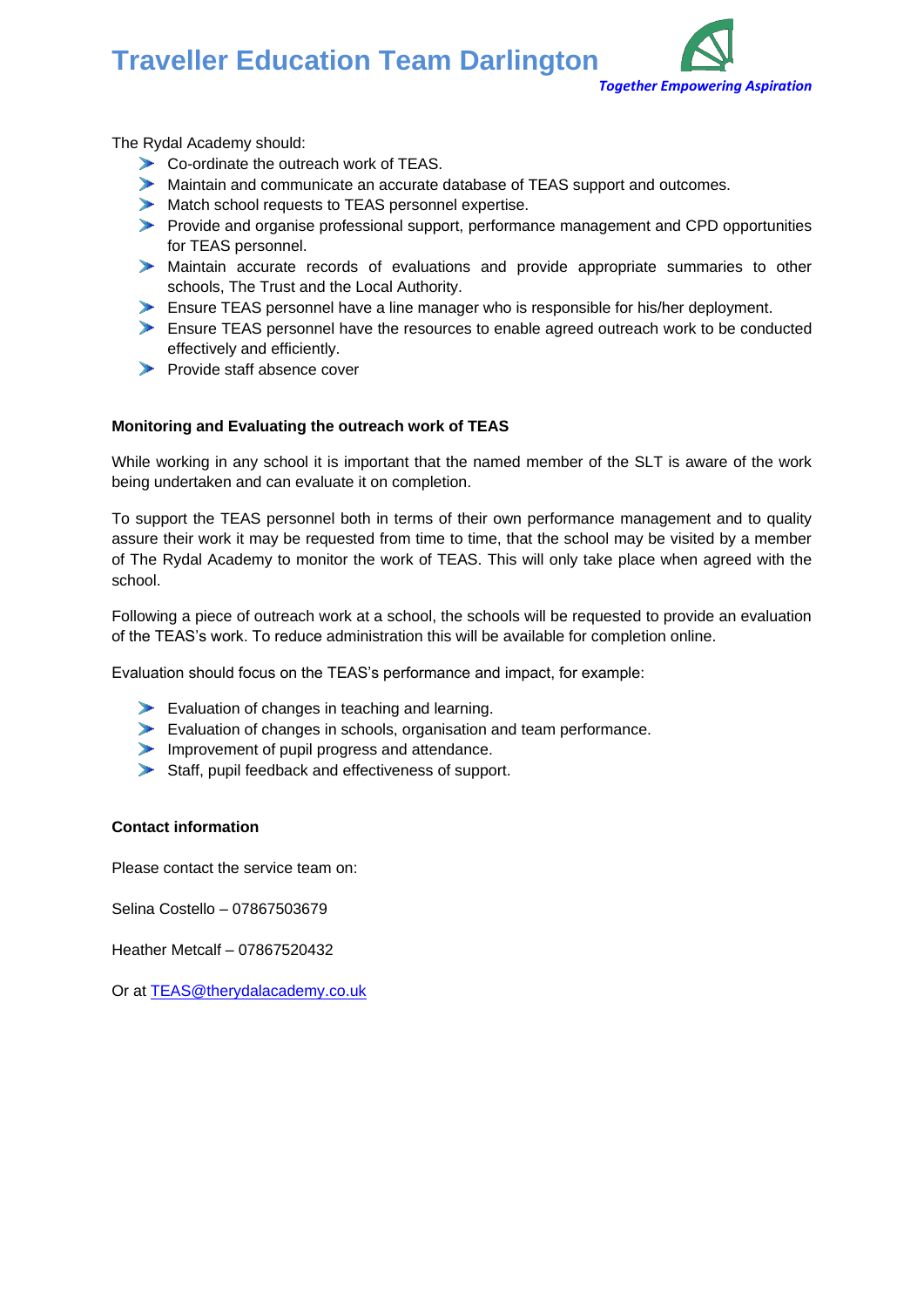

#### **TEAS 1 REQUEST FOR TEAS SUPPORT**

| Date:                                    |  |  |
|------------------------------------------|--|--|
| School name and address:                 |  |  |
|                                          |  |  |
|                                          |  |  |
| Contact Details (Tel. / e-mail address): |  |  |
|                                          |  |  |
|                                          |  |  |

| Menu of possible support                                                                                | <b>Support Request / Objectives</b> | <b>Start and end date</b> |
|---------------------------------------------------------------------------------------------------------|-------------------------------------|---------------------------|
| Advice and information to raise<br>GRT attendance and attainment.                                       |                                     |                           |
| Advice concerning admissions,<br>induction and school transfer                                          |                                     |                           |
| Tracking of GRT who are Elective<br>Home Educated (EHE) / Children<br>Missing from Education (CME)      |                                     |                           |
| Tracking of dual registration<br>pupils                                                                 |                                     |                           |
| Inclusion and access advice,<br>including support with transition<br>between and within phases.         |                                     |                           |
| Advice on educational and<br>cultural issues relating to GRT<br>communities                             |                                     |                           |
| Deliver GRT history and cultural<br>training workshops / assemblies                                     |                                     |                           |
| Tailored CPD training for school<br>staff and governors concerning<br>cultural awareness and diversity. |                                     |                           |
| Staff mentoring                                                                                         |                                     |                           |
| Curriculum planning and support                                                                         |                                     |                           |
| Safeguarding advice                                                                                     |                                     |                           |

Please return completed form by email to:**TEAS@therydalacademy.co.uk**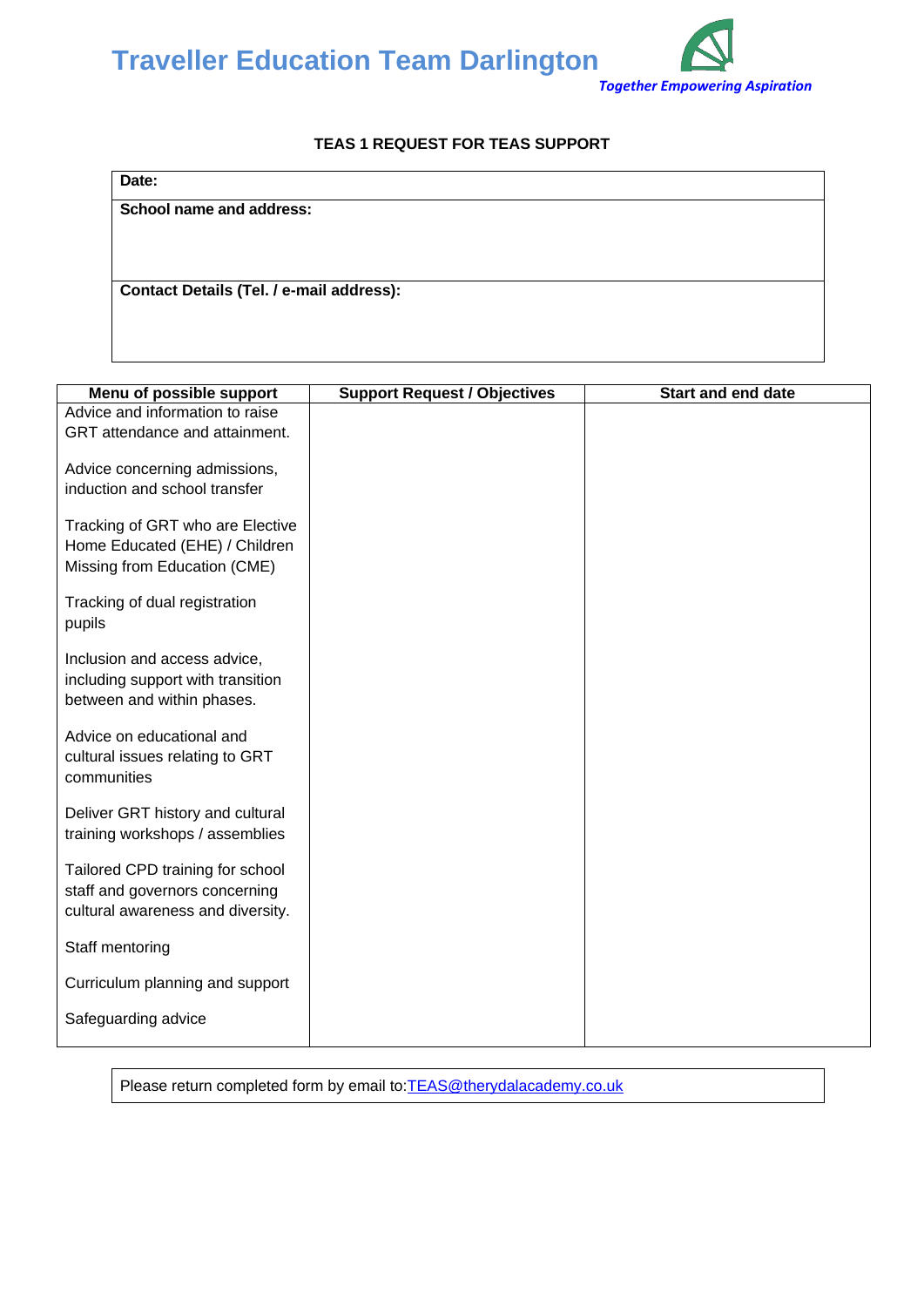

#### **TEAS 2 Outreach Agreement for school support**

TEAS personnel undertaking work: \_\_\_\_\_\_\_\_\_\_\_\_\_\_\_\_\_\_\_\_\_\_\_\_\_\_\_\_\_\_\_

Outreach School: \_\_\_\_\_\_\_\_\_\_\_\_\_\_\_\_\_\_\_\_\_\_\_\_\_\_\_

Agreed objectives

This is an agreement between:

| Signed:                |      |
|------------------------|------|
| <b>TEAS Personnel</b>  | Date |
| <b>Outreach School</b> | Date |
| The Rydal Academy      | Date |